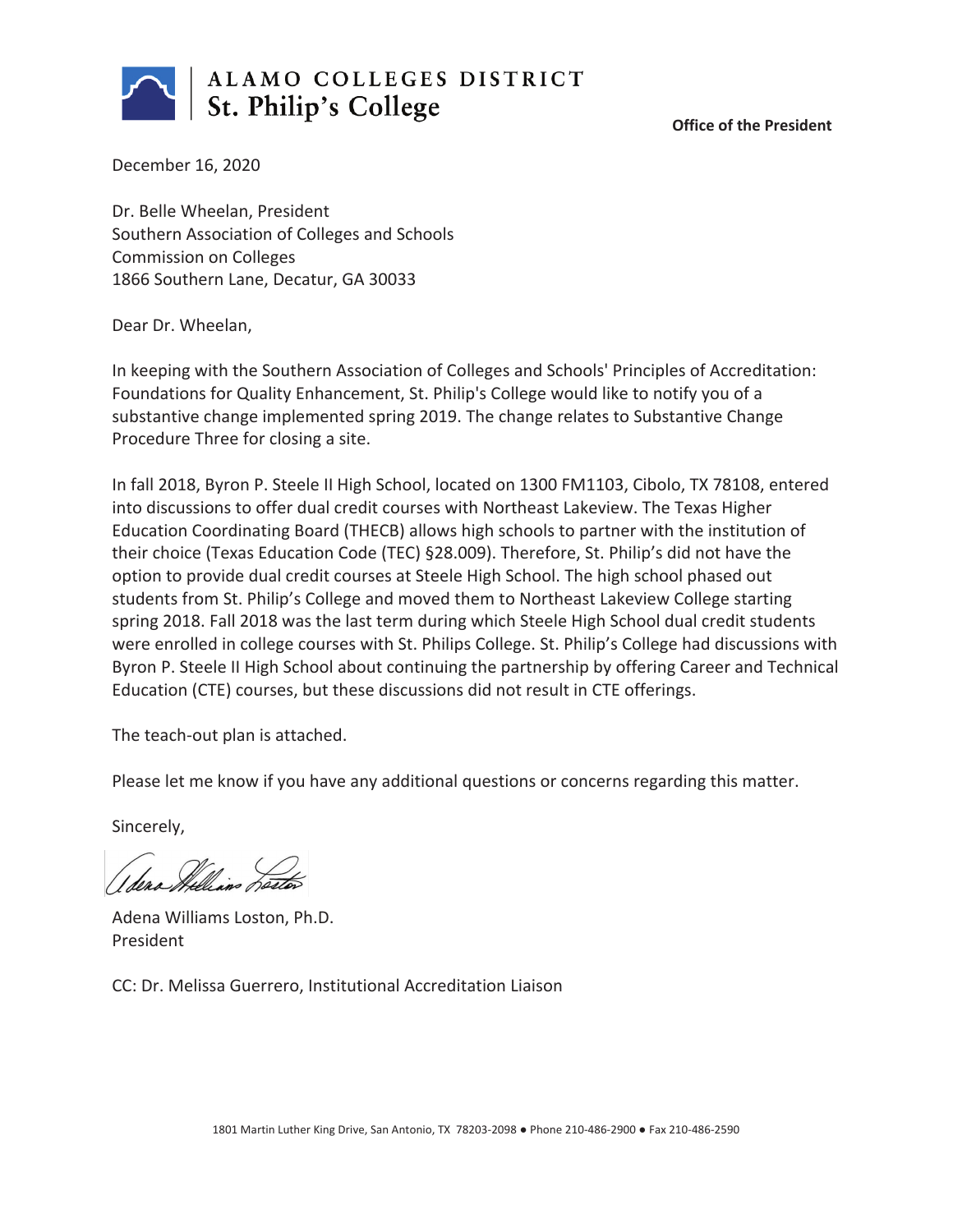## **Teach-out Plan**

Byron P. Steele II High School – Associate of Arts Dual Credit A teach-out plan is a written plan developed by an institution that provides for the equitable treatment of students if an institution, or an institutional location that provides fifty percent or more of at least one program, ceases to operate before all students have completed their program of study, and may include, if required by the institution's accrediting agency, a teachout agreement between institutions. Teach-out plans must be approved by SACSCOC in advance of implementation.

## **To be approved, a teach-out plan must include the following information:**

1. Date of closure (date when new students will no longer be admitted) In Fall 2018, Byron P. Steele II High School, located on 1300 FM1103, Cibolo, TX 78108, entered into discussions with Northeast Lakeview College to begin offering Dual Credit with them. The Texas Higher Education Coordinating Board (THECB) allows high schools to partner with the institution of their choice (Texas Education Code (TEC) §28.009). Therefore, St. Philip's did not have the option of offering dual credit at Steele High School. They phased out students from St. Philip's College and moved them to Northeast Lakeview College starting Spring 2018. Fall 2018 was the last term Steele High School dual credit students were enrolled in college courses with St. Philips College. St. Philip's College had discussions with Byron P. Steele II High School over time about possibly continuing the partnership by offering Career and Technical Education (CTE) courses, but these discussions did not result in these course offerings.

2. An explanation of how affected parties (students, faculty, staff) will be informed of the impending closure.

Students and parents were informed by the Schertz-Cibolo-Universal City ISD administration and Byron P. Steele II High School counselors through internal communication in both face-toface and written documentation. St. Philip's College (SPC) was informed of the change by the Alamo Colleges District Office.

3. An explanation of how all affected students will be helped to complete their programs of study with minimal disruption.

Dual Credit students were not in a designated program of study. Students were able to continue their courses with Northeast Lakeview College with no interruption of course work.

4. An indication as to whether the teach-out plan will incur additional charges/expenses to the students and, if so, how the students will be notified.

Dual Credit students did not pay for courses, so there was no cost to Dual Credit students. Schertz-Cibolo-Universal City ISD received an invoice for students who participated in online classes (Alamo Colleges Cost Sharing Model – effective fall 2017). There was no additional cost to students after moving to Northeast Lakeview since they follow the same cost sharing model.

5. Copies of signed teach-out agreements with other institutions, if any.